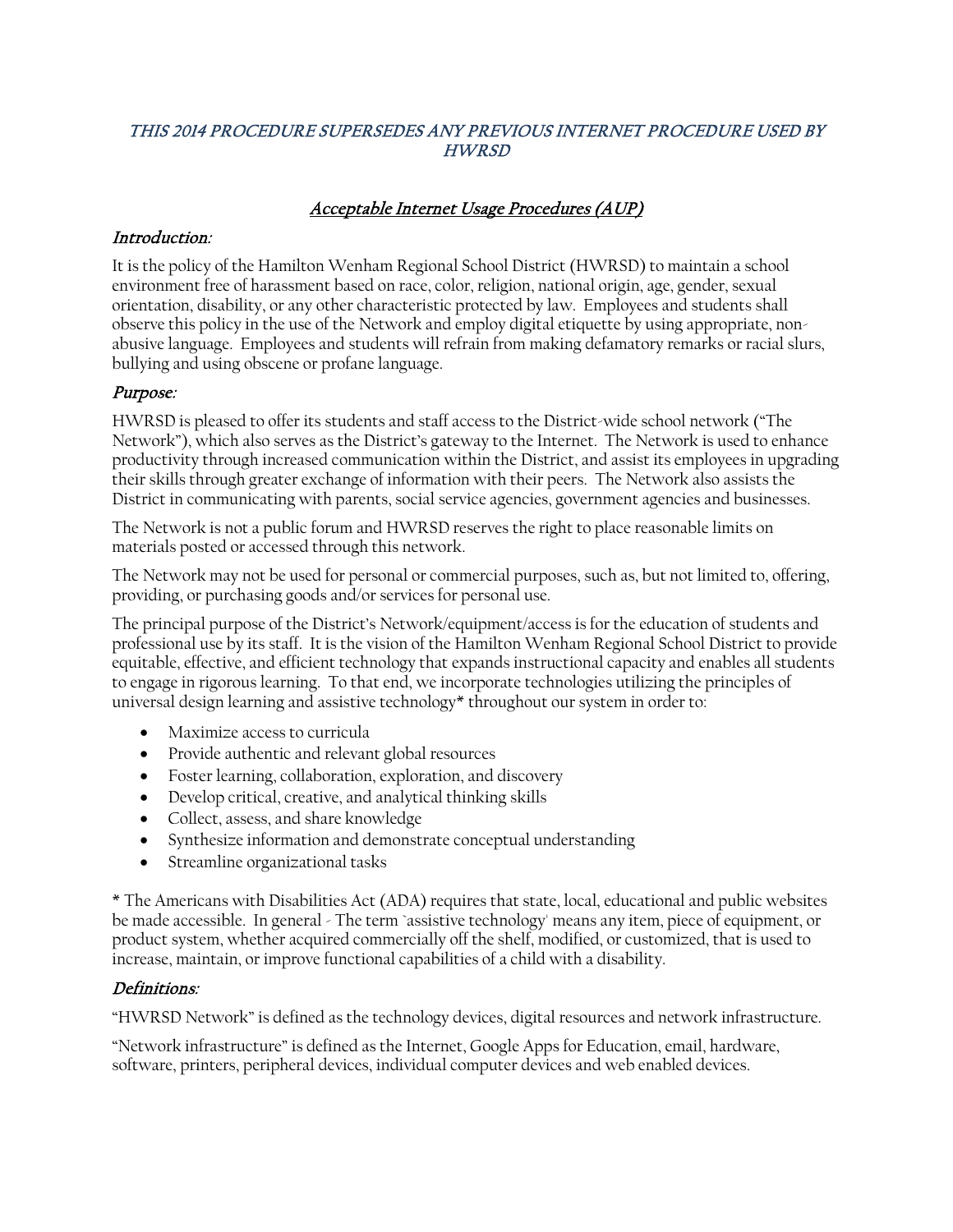"Information technology" is defined as the use of hardware and software services to store, retrieve, transmit and manipulate data including; Internet access, blogging, podcasting, email, published and nonpublished documents, and various forms of multimedia technology.

"Educational use" is defined as a use that supports curriculum activities, career and professional development activities, communication, research, learning and other district related activities of an educational nature.

"Devices" refer to district owned/leased devices; staff owned devices, and student owned devices.

## Privilege:

For all users, Internet access through HWRSD and the use of district owned or managed computers, services and networks is a privilege; therefore, inappropriate use will result in a cancellation of this privilege. Based on the acceptable use guidelines outlined in this document, the system administrator may revoke, deny or suspend privileges. All activities on the HWRSD network are NOT private. This means someone can read what you write and see the web pages you visit.

## Children's Online and Privacy Protection Act

Congress enacted the Children's Online Privacy Protection Act, 15 U.S.C. §6501, et seq. (COPPA) in 1998. COPPA required the Federal Trade Commission to issue and enforce regulations concerning children's online privacy. The Commission's original COPPA Rule became effective on April 21, 2000. The Commission issued an amended Rule on December 19, 2012 that became effective on July 1, 2013.

HWRSD works diligently to comply with COPPA requirements. HWRSD does not collect student personal information or transmit such information directly to online entities.

## Children's Internet Protection Act (Federal Communications Commission Guide Enclosed):

The District will comply with the Children's Internet Protection Act (CIPA), enacted by Congress in 2000, which requires schools to block or filter Internet access to content that is: (a) obscene, (b) child pornography or, (c) harmful to minors (for computers that are accessed by minors). However, it is recognized that any filter alone is no guarantee that users will be prevented from accessing Internet resources that are profane, offensive, obscene, or otherwise objectionable. All users accessing the internet do so at their own risk. Students should report accidental or inappropriate sites to a teacher or administrator for blocking. An administrator, supervisor or other appointed person may temporarily disable the filtering technology or other content protection measure, during use by an adult, only to enable access for bona fide educational uses and other lawful purposes. Internet usage is logged and monitored for use consistent with the educational mission of HWRSD.

# Recording:

In addition, HWRSD complies with the unauthorized recording laws. Mass. Gen. [Laws ch. 272, § 99](http://www.mass.gov/legis/laws/mgl/272-99.htm) prohibits unauthorized recording. HWRSD requires that all parties must be notified prior to being recorded, preferably in written form. This includes other students and/or staff members.

# Email and the Public Records Law:

Email messages concerning official school business are generally considered public record information that is subject to disclosure under the Massachusetts public records law. [G.L. c. 66 section 10; G.L. c. 4, s. 7 (26)]. Documents prepared in anticipation of litigation or to reply to a Freedom of Information Act (FOIA) should not be disclosed without prior approval from the Superintendent.

#### Monitoring:

There is NO expectation of privacy related to information stored and transmitted over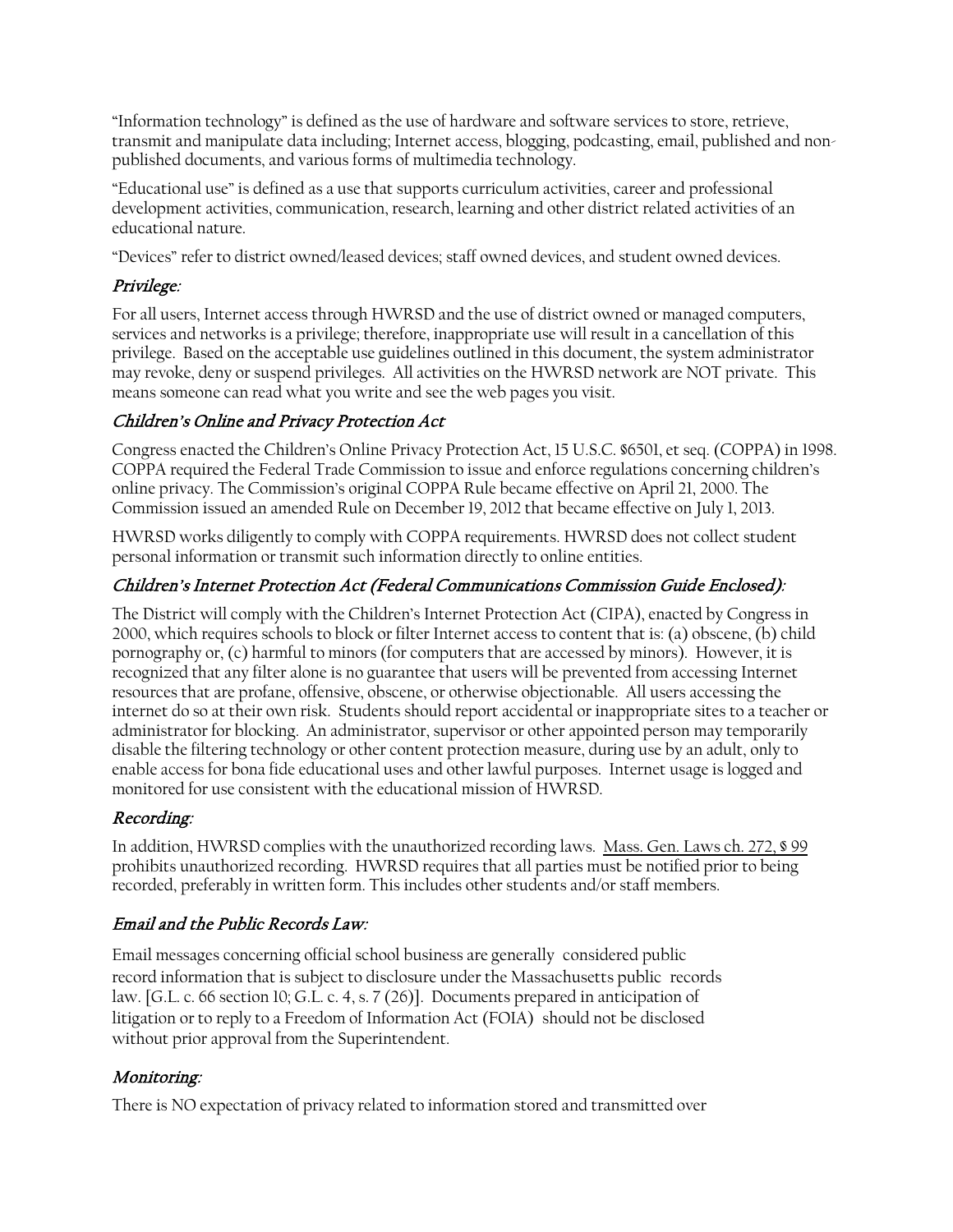the HWRSD network. HWRSD staff routinely performs maintenance and monitoring of the system. The information on the network in general files and email is not private and is subject to review by the network manager at the request of the HWRSD administration to substantiate inappropriate activity and to comply with requests of law enforcement agencies as part of their investigations.

# Data Confidentiality:

Some district employees, as part of their jobs, have access to confidential information such as personal data about identifiable individuals. Employees are expected to use appropriate judgment and caution in communications concerning students and staff to ensure that personally identifiable information remains confidential. Employees are strictly prohibited from acquiring access to and/or disseminating such confidential information unless access to and/or is authorized and required by their job.

# Copyright:

Employees and students should assume that most materials available on the Internet are protected by copyright. Unauthorized copying of copyrighted material is prohibited. Additionally, any material obtained from the Internet and included in one's own work must be properly cited regardless of the copyright status. The HWRSD will cooperate with copyright protection agencies investigating copyright infringement by users of the computer systems and network of the HWRSD. Copying, selling or distributing copyrighted or proprietary material without the written permission of the author or publisher, or engaging in plagiarism is illegal.

# Criminal Acts/Cyber Crimes:

These include, but are not limited to, gaining unauthorized access to other systems, arranging for the sale or purchase of drugs or alcohol, participating in gang activity, threatening others, transferring obscene material, cyber-stalking, cyber-bullying, vandalism, using another person's identity and/or identity fraud, or attempting to do any of the above. This also includes libel, defined as: publicly defaming people through publishing material on the Internet, email, etc.

# Terms and Conditions

By signing this Acceptable Usage Policy (AUP), staff, students and guardians acknowledge the following rules and conditions: As an HWRSD member, I understand that access to the school Network is a privilege, and not a right. I understand that my school networks and accounts are owned by HWRSD and are not private. HWRSD has the right to access my information at any time. I understand that the system administrator will deem what conduct is inappropriate use, if such conduct is not specified in this agreement. I will use technology in a manner that complies with federal, state or local law or regulation, including copyright laws and School Committee policy. I understand that I am to notify an adult immediately if I encounter material that violates appropriate use. Staff will notify the system administrator immediately upon encountering a violation of this agreement.

**I will respect and protect the privacy of others and myself.**

- It is prohibited to use anyone else's account or share passwords.
- I will not distribute information about self or others.
- I will not impersonate or pretend to be someone else while online. This includes sending out email, creating accounts or posting messages in someone else's name.